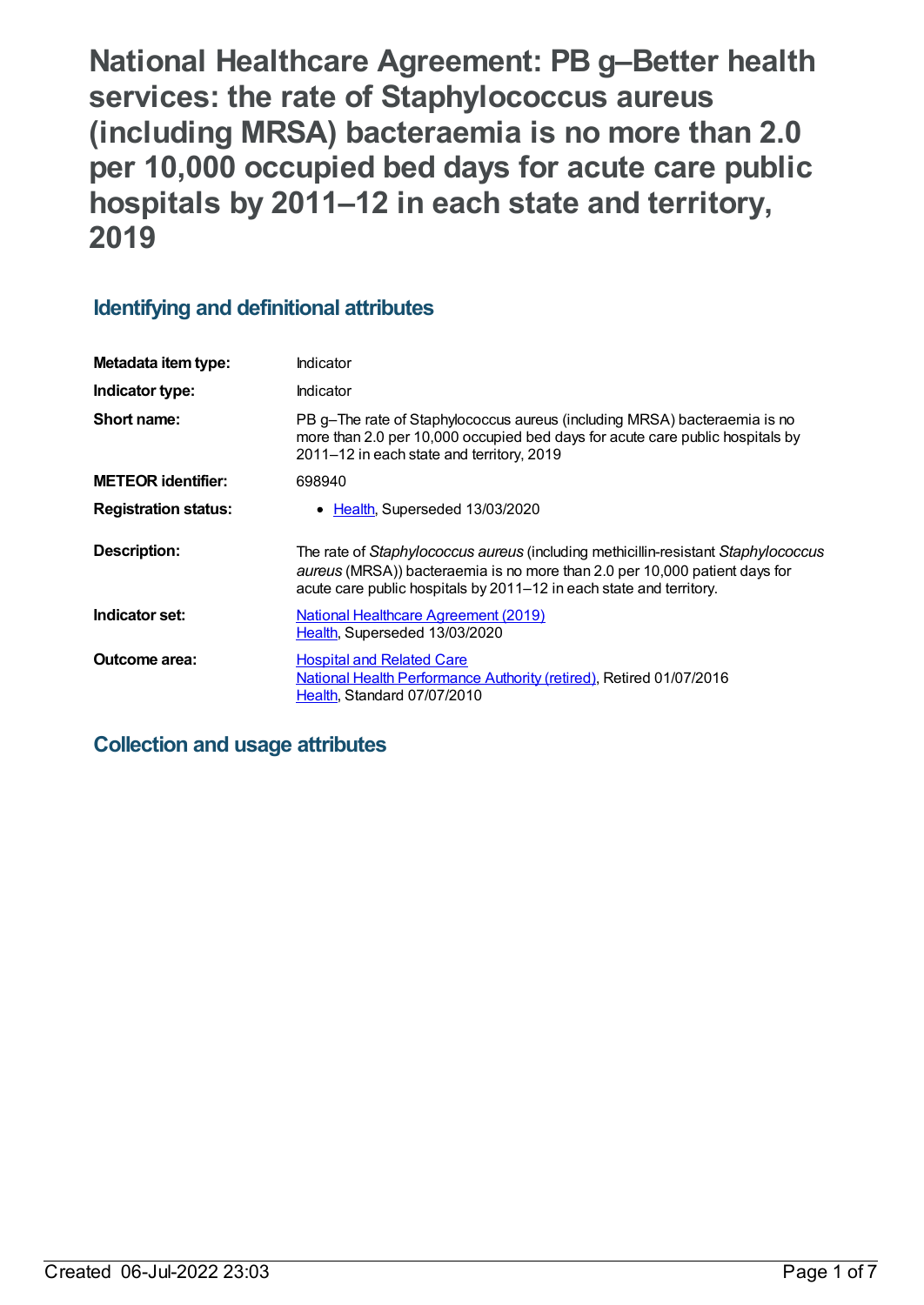**Computation description:** Acute care public hospitals are defined as all public hospitals including those hospitals defined as public psychiatric hospitals in the Public Hospital Establishments National Minimum Data Set. All types of public hospitals are included, both those focusing on acute care, and those focusing on non-acute or sub-acute care, including psychiatric, rehabilitation and palliative care.

> Unqualified newborns, hospital boarders and posthumous organ procurement are excluded from the indicator.

A patient-episode of *Staphylococcus aureus* bacteraemia (SAB) is defined as a positive blood culture for *Staphylococcus aureus*. For surveillance purposes, only the first isolate per patient is counted, unless at least 14 days has passed without a positive blood culture, after which an additional episode is recorded.

A *Staphylococcus aureus* bacteraemia will be considered to be healthcareassociated if: the first positive blood culture is collected more than 48 hours after hospital admission or less than 48 hours after discharge, OR, if the first positive blood culture is collected less than or equal to 48 hours after admission to hospital and the patient-episode of SAB meets at least one of the following:

- 1. SAB is a complication of the presence of an indwelling medical device (e.g. intravascular line, haemodialysis vascular access, cerebrospinal fluid (CSF) shunt, urinary catheter)
- 2. SAB occurs within 30 days of a surgical procedure where the SAB is related to the surgical site
- 3. SAB was diagnosed within 48 hours of a related invasive instrumentation or incision
- 4. SAB is associated with neutropenia contributed to by cytotoxic therapy. Neutropenia is defined as at least two separate calendar days with values of absolute neutrophil count (ANC) or total white blood cell count (WBC) <500 cells/mm $^3$  (0.5 × 10 $^9$  / L) on or within a 7-day time period which includes the date the positive blood specimen was collected (day 1), the 3 calendar days before and the 3 calendar days after.

#### Exclusions:

|                     | Cases where a known previous positive test has been obtained within the last 14<br>days are excluded. For example: if a patient has SAB in which 4 sets of blood<br>cultures are positive over the initial 3 days of the patient's admission only 1<br>episode of SAB is recorded. If the same patient had a further set of positive blood<br>cultures on day 6 of the same admission, these would not be counted again, but<br>would be considered part of the initial patient-episode. |
|---------------------|------------------------------------------------------------------------------------------------------------------------------------------------------------------------------------------------------------------------------------------------------------------------------------------------------------------------------------------------------------------------------------------------------------------------------------------------------------------------------------------|
|                     | Note: If the same patient had a further positive blood culture 20 days after<br>admission (i.e. greater than 14 days after their last positive blood culture on day 5),<br>then this would be considered a second patient-episode of SAB.                                                                                                                                                                                                                                                |
|                     | See <b>Establishment—number of patient days, total N[N(7)]</b> for the definition of<br>patient days.                                                                                                                                                                                                                                                                                                                                                                                    |
|                     | Analysis by state and territory is based on location of the hospital.                                                                                                                                                                                                                                                                                                                                                                                                                    |
|                     | Presented as a number per 10,000 patient days.                                                                                                                                                                                                                                                                                                                                                                                                                                           |
|                     | Coverage: Denominator $\div$ Number of patient days for all public hospitals in the<br>state or territory.                                                                                                                                                                                                                                                                                                                                                                               |
|                     | Any variation from the specifications by jurisdictions will be footnoted and<br>described in the data quality statement.                                                                                                                                                                                                                                                                                                                                                                 |
| <b>Computation:</b> | 10,000 patient days $\times$ (Numerator $\div$ Denominator)                                                                                                                                                                                                                                                                                                                                                                                                                              |
| Numerator:          | SAB patient episodes (as defined in the Computation description) associated with<br>acute care public hospitals.                                                                                                                                                                                                                                                                                                                                                                         |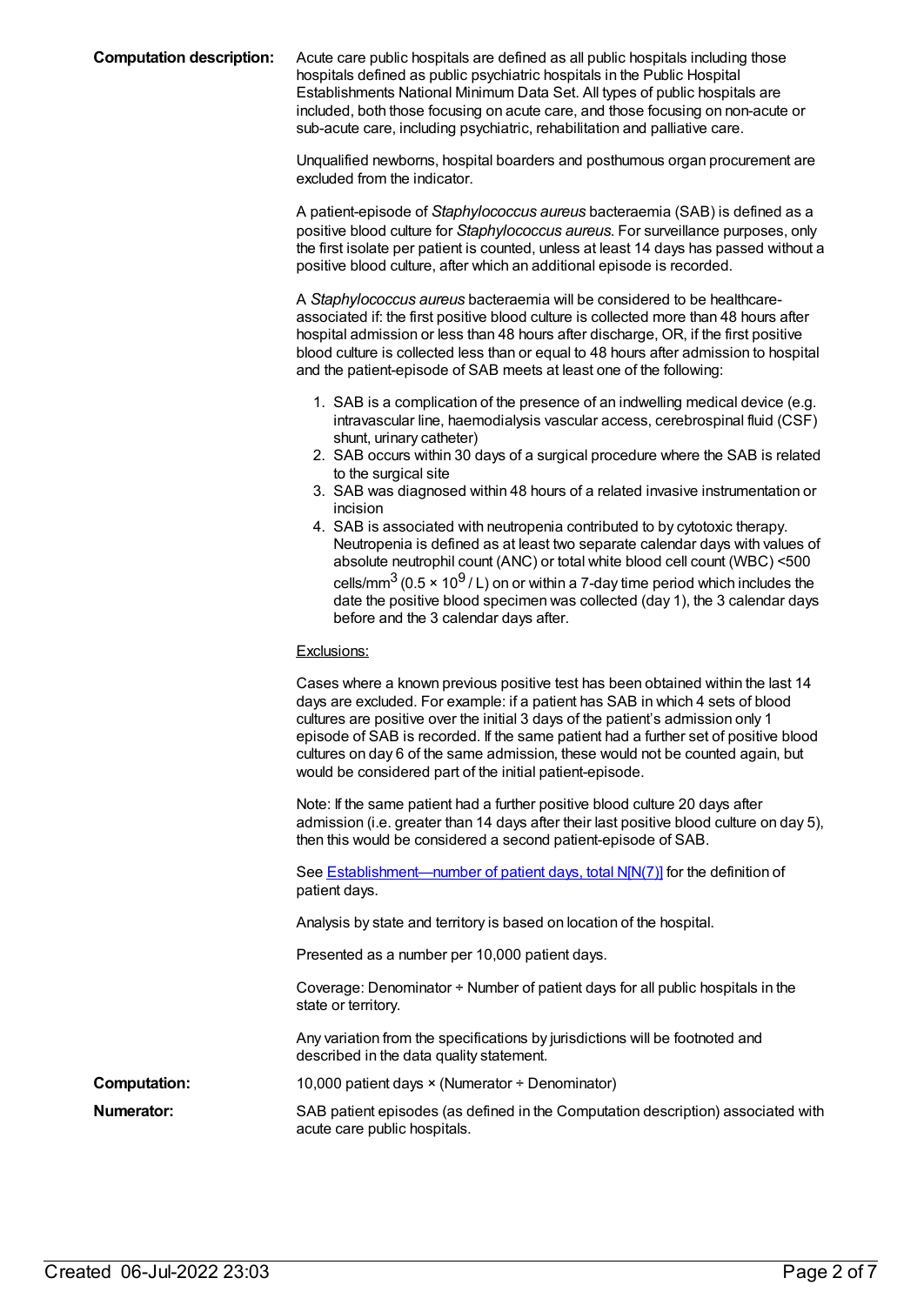| Numerator data elements: | -Data Element / Data Set-                                                                                                                         |
|--------------------------|---------------------------------------------------------------------------------------------------------------------------------------------------|
|                          | Data Element                                                                                                                                      |
|                          | Person-Staphylococcus aureus bacteraemia episode indicator                                                                                        |
|                          | <b>Data Source</b>                                                                                                                                |
|                          | State/territory infection surveillance data                                                                                                       |
|                          | Guide for use                                                                                                                                     |
|                          | Data source type: Administrative by-product data                                                                                                  |
|                          | Data Element / Data Set-                                                                                                                          |
|                          |                                                                                                                                                   |
|                          | Data Element                                                                                                                                      |
|                          | Person-person identifier                                                                                                                          |
|                          | Data Source                                                                                                                                       |
|                          | State/territory infection surveillance data                                                                                                       |
|                          | Guide for use                                                                                                                                     |
|                          | Data source type: Administrative by-product data                                                                                                  |
| Denominator:             | Number of patient days for public acute care hospitals under surveillance (i.e. only<br>for hospitals included in the surveillance arrangements). |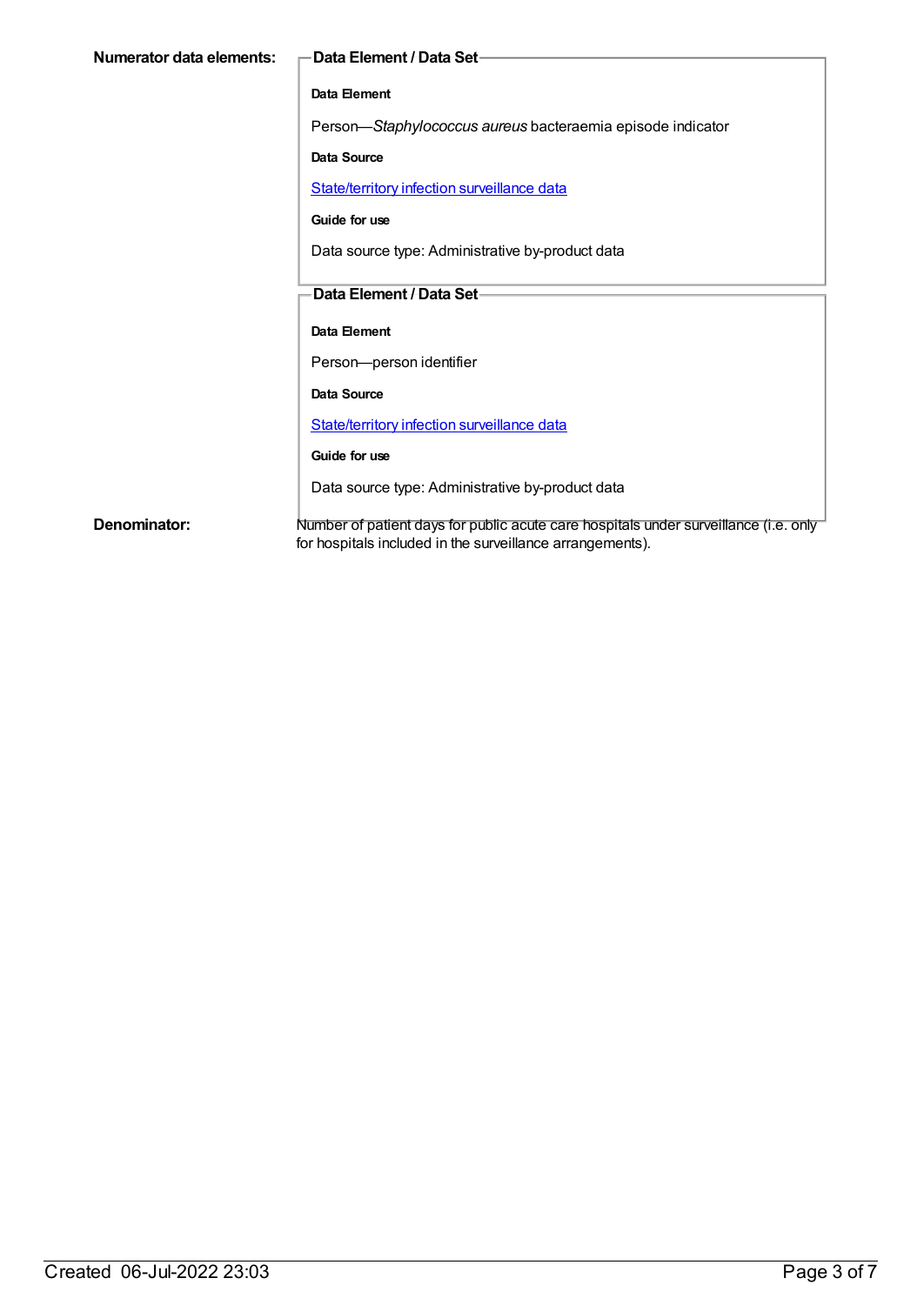#### **Denominator data elements:**

#### **Data Element / Data Set**

### **Data Element**

Episode of admitted patient care—admission date

#### **Data Source**

[State/territory](https://meteor.aihw.gov.au/content/426458) admitted patient data

**Guide for use**

Data source type: Administrative by-product data

### **Data Element / Data Set**

#### **Data Element**

Episode of admitted patient care—separation date

**Data Source**

[State/territory](https://meteor.aihw.gov.au/content/426458) admitted patient data

**Guide for use**

Data source type: Administrative by-product data

### **Data Element / Data Set**

**Data Element**

Establishment—*Staphylococcus aureus* bacteraemia surveillance indicator

**Data Source**

[State/territory](https://meteor.aihw.gov.au/content/426458) admitted patient data

#### **Guide for use**

Data source type: Administrative by-product data

### **Data Element / Data Set**

#### **Data Element**

Establishment—organisation identifier (Australian)

**Data Source**

[State/territory](https://meteor.aihw.gov.au/content/426458) admitted patient data

#### **Guide for use**

Data source type: Administrative by-product data

**Disaggregation:** 2016–17 (updated for resupplied data), 2017–18—State and territory, by:

Methicillin-resistant *Staphylococcus aureus* (MRSA)/Methicillin-sensitive *Staphylococcus aureus* (MSSA)

Some disaggregation may result in numbers too small for publication.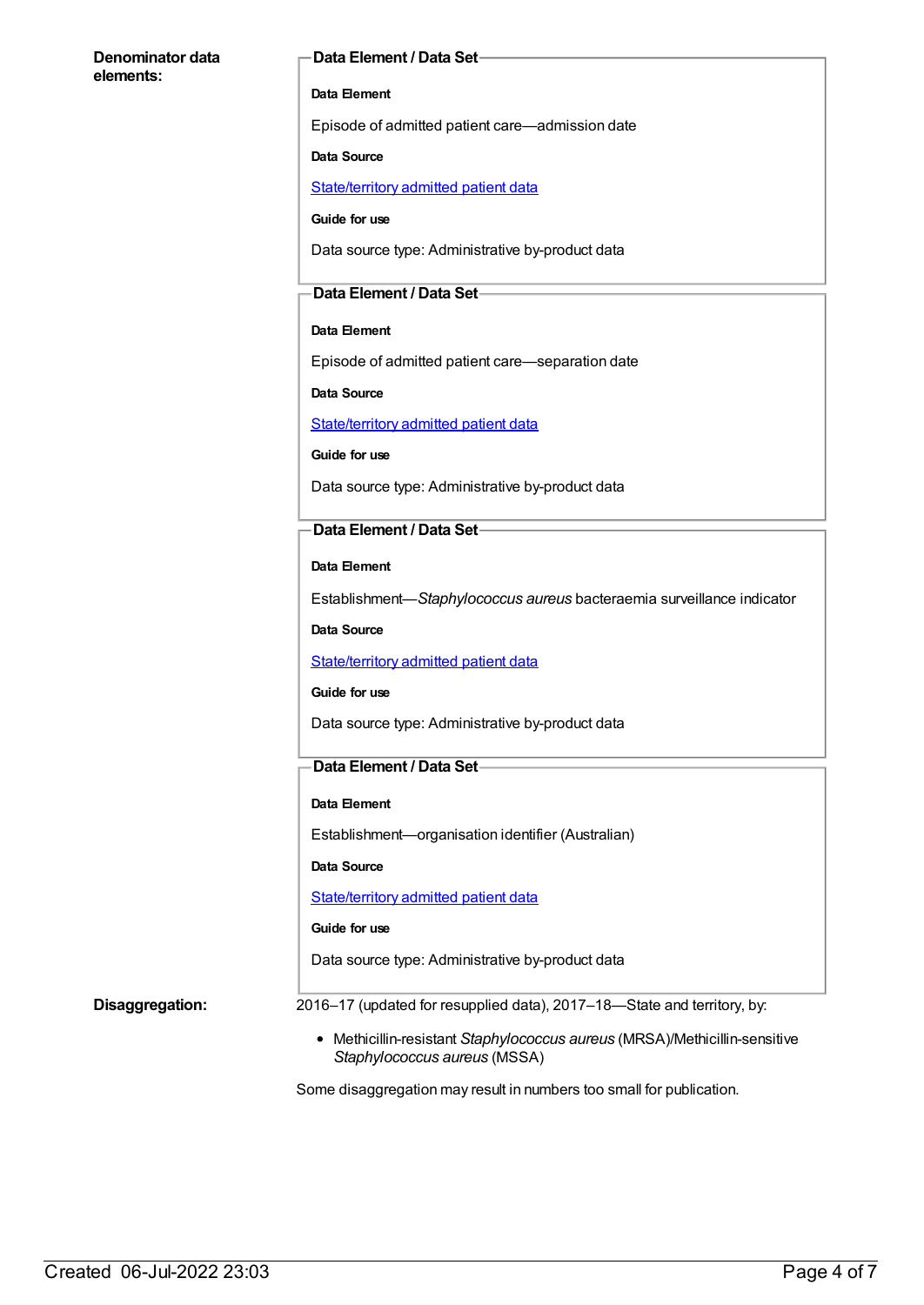#### **Disaggregation data elements:**

#### **Data Element / Data Set**

#### **Data Element**

Establishment—Australian state/territory identifier

#### **Data Source**

[State/territory](https://meteor.aihw.gov.au/content/402699) infection surveillance data

#### **Guide for use**

Data source type: Administrative by-product data

### **Data Element / Data Set**

#### **Data Element**

Methicillin-resistant *Staphylococcus aureus* (MRSA)/Methicillin-sensitive *Staphylococcus aureus* (MSSA) indicator

#### **Data Source**

[State/territory](https://meteor.aihw.gov.au/content/402699) infection surveillance data

#### **Guide for use**

Data source type: Administrative by-product data

**Comments:** Most recent data available for 2019 National Healthcare Agreement performance reporting: 2017–18.

#### Baseline: 2009–10.

The number of SAB patient episodes associated with acute public hospitals under surveillance includes SAB patient episodes associated with all public hospitals, and the number of patient days for public acute care hospitals under surveillance includes the number of patient days for all public hospitals under surveillance.

For some states and territories there is less than 100% coverage of hospitals. This may impact on the reported rate. For those jurisdictions with incomplete coverage of acute care public hospitals (in the numerator), only patient days for those hospitals that contribute data are included (in the denominator). Specifically, if a hospital was not included in the SAB surveillance arrangements for part of the year, then the patient days for that part of the year are excluded. If part of the hospital was not included in the SAB surveillance arrangements (e.g. children's wards, psychiatric wards), then patient days for that part of the hospital are excluded. Patient days for 'non-acute' hospitals (such as rehabilitation and psychiatric hospitals) are included if the hospital was included in the SAB surveillance arrangements, but not otherwise. However, all these patient days are included in the coverage rate denominator measure of total number of patient days for all public hospitals in the state or territory.

Some states operated a 'signal surveillance' arrangement for smaller hospitals whereby the hospital notifies the appropriate authority if a SAB case is identified, but the hospital is not considered to have formal SAB surveillance as per larger hospitals. Where this arrangement is in place, these hospitals should be included as part of the indicator. That is, SAB patient episodes and patient days should be included as 'under surveillance'.

Only episodes associated with acute public hospital care in each jurisdiction should be counted. If a case is associated with care provided in another jurisdiction (cross border flows) then it is reported, where known, by the jurisdiction where the care associated with the SAB occurred.

There may be patient episodes of SAB identified by a hospital which did not originate in the identifying hospital (as determined by the definition of a patient episode of SAB), but in another public hospital. If the originating hospital is under surveillance, then the patient episode of SAB should be attributed to the originating hospital and should be included as part of the indicator. If the originating hospital is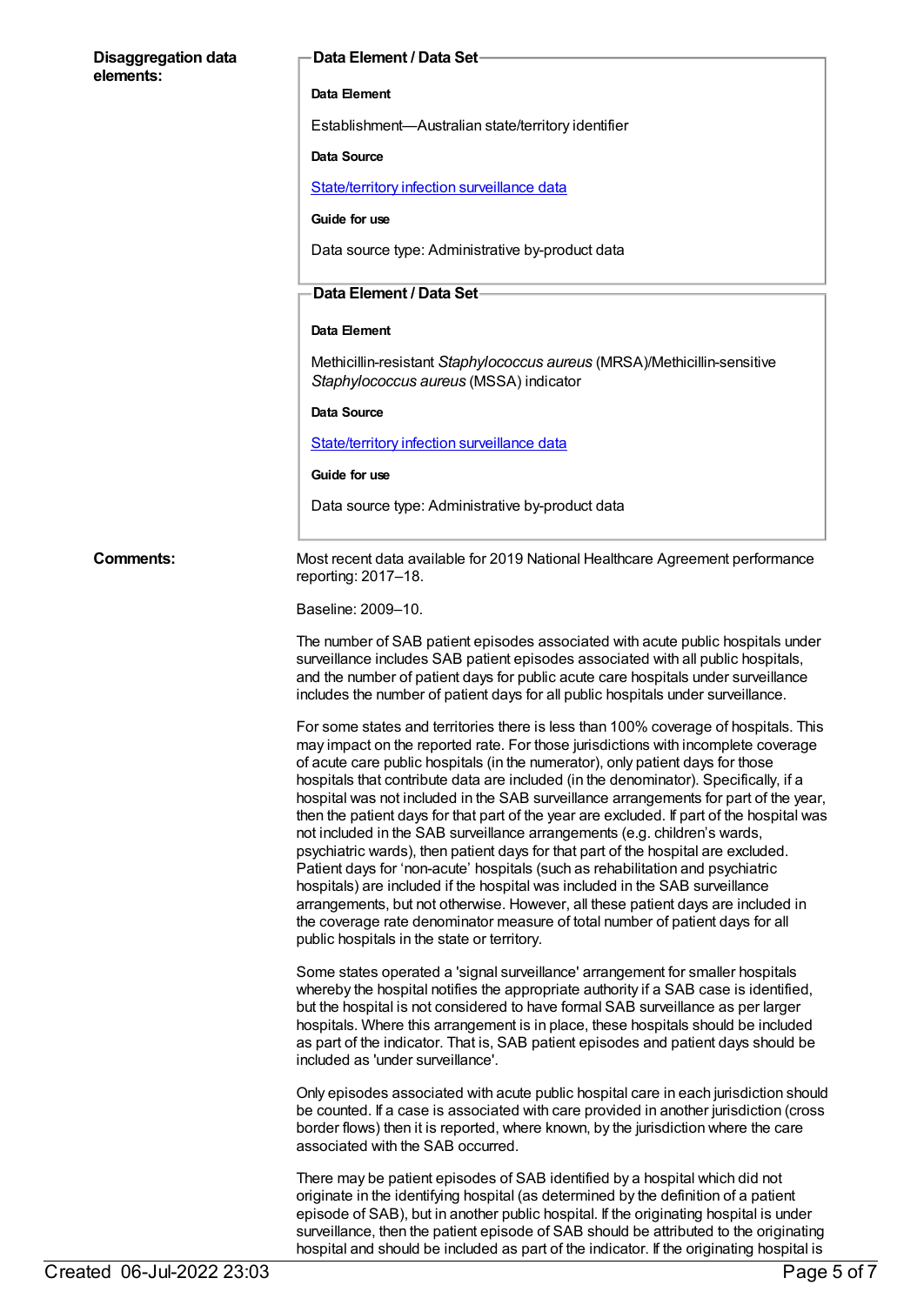not under SAB surveillance, then the patient episode is unable to be included in the indicator.

Patient episodes associated with care provided by private hospitals and nonhospital health care are excluded.

Patient days for unqualified newborns, hospital boarders and posthumous organ procurement are excluded.

Almost all patient episodes of SAB will be diagnosed when the patient is an admitted patient. However, the intention is that patient episodes are reported whether they were associated with admitted patient care or non-admitted patient care in public acute care hospitals.

Where there is significant variation, for example non-coverage of cases diagnosed less than 48 hours after admission, in the data collection arrangements it will affect the calculation of values across states and territories.

Variation in admission practices across jurisdictions will influence the denominator for this indicator, impacting on the comparability of rates.

Jurisdictional manuals should be referred to for full details of definitions used in infection control surveillance.

Note that the definition of a healthcare-associated SAB was revised by the Australian Commission on Safety and Quality in Health Care in 2016. In particular, the clinical criterion for SAB associated with neutropenia was revised. Data for 2010–11, 2011–12, 2012–13, 2013–14 and 2014–15 are reported according to the previous neutropenia criterion:

SAB is associated with neutropenia (<1  $\times$  10<sup>9</sup>) contributed to by cytotoxic therapy

Data for 2015–16, 2016–17 and 2017–18 are reported according to the new neutropenia criterion:

SAB is associated with neutropenia contributed to by cytotoxic therapy. Neutropenia is defined as at least 2 separate calendar days with values of absolute neutrophil count (ANC) or total white blood cell count (WBC) <500 cell/mm $^3$  (0.5 × 10 $^9$ /L) on or within a 7-day time period which includes the date the positive blood specimen was collected (Day 1), the 3 calendar days before and the 3 calendar days after.

## **Representational attributes**

| <b>Representation class:</b> |  | Rate    |
|------------------------------|--|---------|
| Data type:                   |  | Real    |
| Unit of measure:             |  | Episode |
| Format:                      |  | N[NN].N |
|                              |  |         |

**Data source attributes**